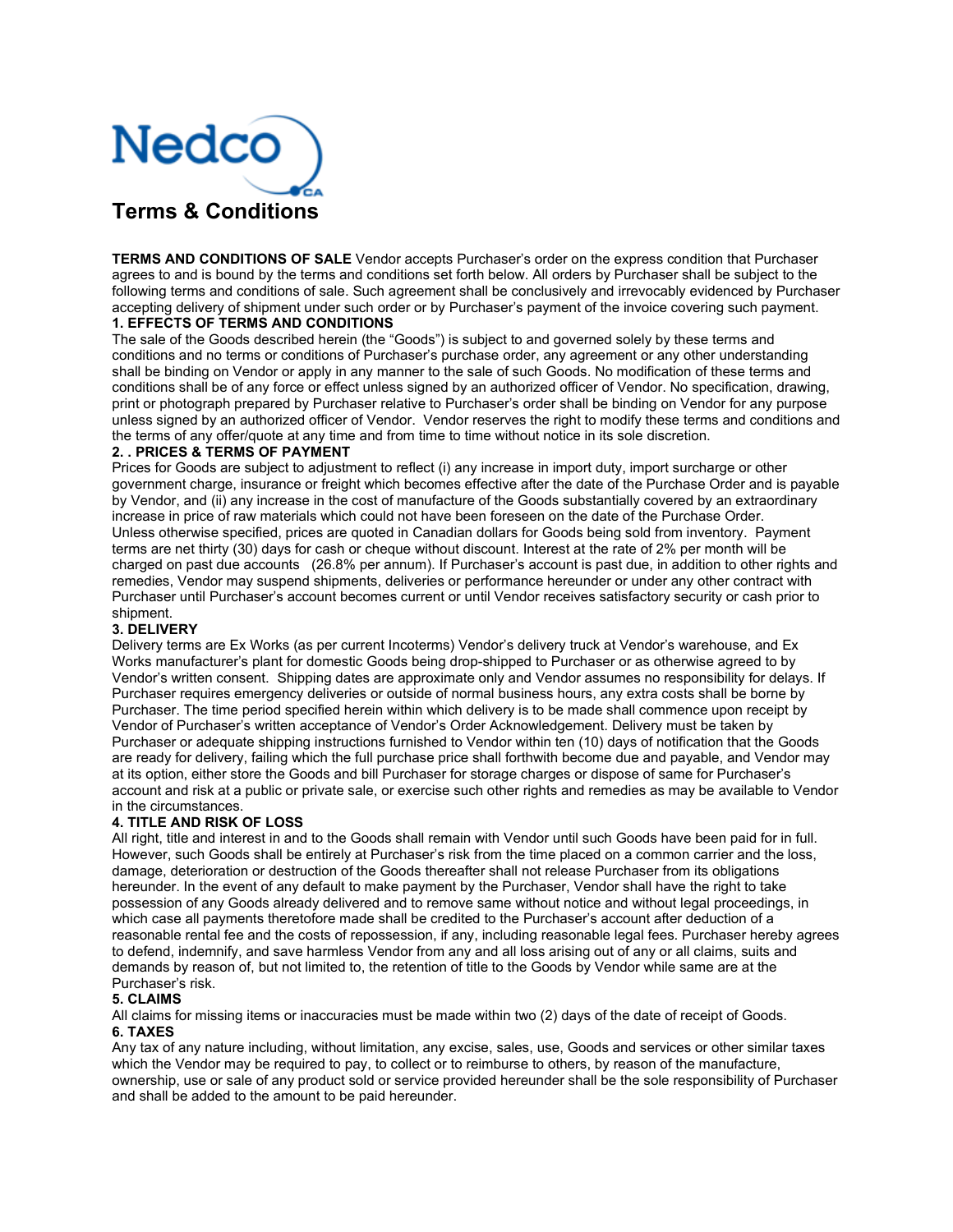## **7. LIMITS OF CONTRACT**

Only the Goods specifically described on the reverse side hereof are subject to the terms and conditions herein. Unless expressly specified, installation, repair or other similar services are not included. Any services so specified shall be governed by the terms and conditions hereof.

## **8. TECHNICAL DATA**

All drawings, descriptive matter, weights, dimensions and performance data submitted with or made a part of Vendor's Order Acknowledgement are based upon information furnished by the Purchaser in accordance with its requirements and Vendor assumes no responsibility for the accuracy of such information

# **9. FORCE MAJEURE**

For all purposes hereof, force majeure includes any act of God, war, mobilization, governmental regulation, strike, lockout, drought, flood, total or partial fire, obstruction of navigation, loss, damage or detention in transit, defective materials or delays by shippers, or other contingences or causes beyond Vendor's control which might prevent the manufacture, shipment or delivery of Goods covered hereby. Performance of Vendor's obligations may be suspended pending force majeure, without Vendor being responsible to Purchaser for any damages or losses resulting from such suspension.

#### **10. LIMITED WARRANTY**

Subject to the following, Vendor warrants that the Goods sold by it hereunder will conform to specifications and applicable industry standards and title will be clear from any security interests or encumbrances. Vendor shall ensure that Purchaser benefits from existing manufacturers' warranties and in no event shall Vendor's warranty exceed the warranty given by manufacturers' of the Goods including for any indemnification for intellectual property infringement. The sole obligation of Vendor under such warranty shall be to replace or repair as deemed appropriate by manufacturer and provide assistance to Purchaser for any claim made to manufacturer of the Goods. THE ABOVE IS THE SOLE AND EXCLUSIVE WARRANTY, EXPRESS OR IMPLIED, PROVIDED BY VENDOR AND IS IN LIEU OF ALL OTHER WARRANTIES, OF ANY NATURE WHATSOEVER, CONTRACTUAL, LEGAL, STATUTORY OR OTHER, AND WHETHER FOR MERCHANTABILITY, QUALITY, FITNESS OR OTHERWISE.

# **11. LIMITATION OF LIABILITY**

THE LIABILITY OF VENDOR WILL NOT UNDER ANY CIRCUMSTANCES EXCEED THE PURCHASE PRICE OF THE GOODS FURNISHED AND IN NO EVENT SHALL VENDOR BE LIABLE FOR ANY INDIRECT, CONSEQUENTIAL, SPECIAL, INCIDENTAL, EXEMPLARY OR CONTINGENT DAMAGES OR COMMERCIAL LOSS OF ANY KIND (INCLUDING DAMAGES FOR LOSS OF PROFITS) ALLEGEDLY SUSTAINED BY PURCHASER. Purchaser acknowledges that the allocation of risk set forth in these terms and conditions allows Vendor to provide the Goods at a lower cost, and Vendor would not enter into this transaction without these limitations on its liability.

# **12. INDEMNITY**

Purchaser agrees to indemnify and hold Vendor harmless with respect to any third party claims for personal injury (or death), property damage or other loss which claims are based upon defective or allegedly defective design, material or workmanship furnished by Vendor.

### **13. COMPLIANCE**

In accordance with the Vendor's commitments to ethics and social responsibility, Purchaser declares to: (a) operate in compliance with national and international laws, (b) comply with principles of fair competition, (c) reject all forms of anti-trust, bribery and corruption, and (d) directly or indirectly, not make any payment or gift to its customers, to government officials or to directors and employees of Vendor in a manner contrary to applicable laws. Purchaser acknowledges and confirms that it has received and read a copy of Vendor's Code of Conduct and Ethics Guide, which are also available on the Vendor's website.

In addition, Purchaser commits to being consistent with the principles of the Universal Declaration of Human Rights, the UN Global Compact and Convention on the Rights of the Child and Conventions of the International Labour Organization, to which Vendor adheres. Purchaser commits in particular: (i) to abide by human rights and freedoms and personal dignity, (ii) not to use child labour, forced labour or covert labour, (iii) not to discriminate between its employees on grounds prohibited by applicable law, (iv) not to use any mental or physical coercion, (v) to take reasonable action to prevent any psychological harassment and (vi) to put a stop to any psychological harassment situation in the workplace, (vii) to respect the laws in force related to employment, labour, pay equity, employment equity and health and safety. The parties agree that this provision constitutes Vendor's prerequisite for entering into this Agreement. Should Purchaser fail to meet its obligations and not remedy the situation within fifteen (15) days of a formal notice sent by Vendor, Purchaser's violation of any of the obligations contained in this Section 13 may be deemed by Vendor a material breach and the Agreement shall be automatically terminated. Purchaser shall defend, indemnify and hold Vendor harmless from all liabilities incurred as a result of any such violation and termination of the Agreement.

## **14. EXPORT CONTROL**

Goods and associated materials supplied or licensed hereunder may be subject to various applicable export laws and regulations including export control, economic restrictions or trade embargoes imposed by any applicable governmental authority. It is the responsibility of the Buyer to comply with all such laws and regulations. Purchaser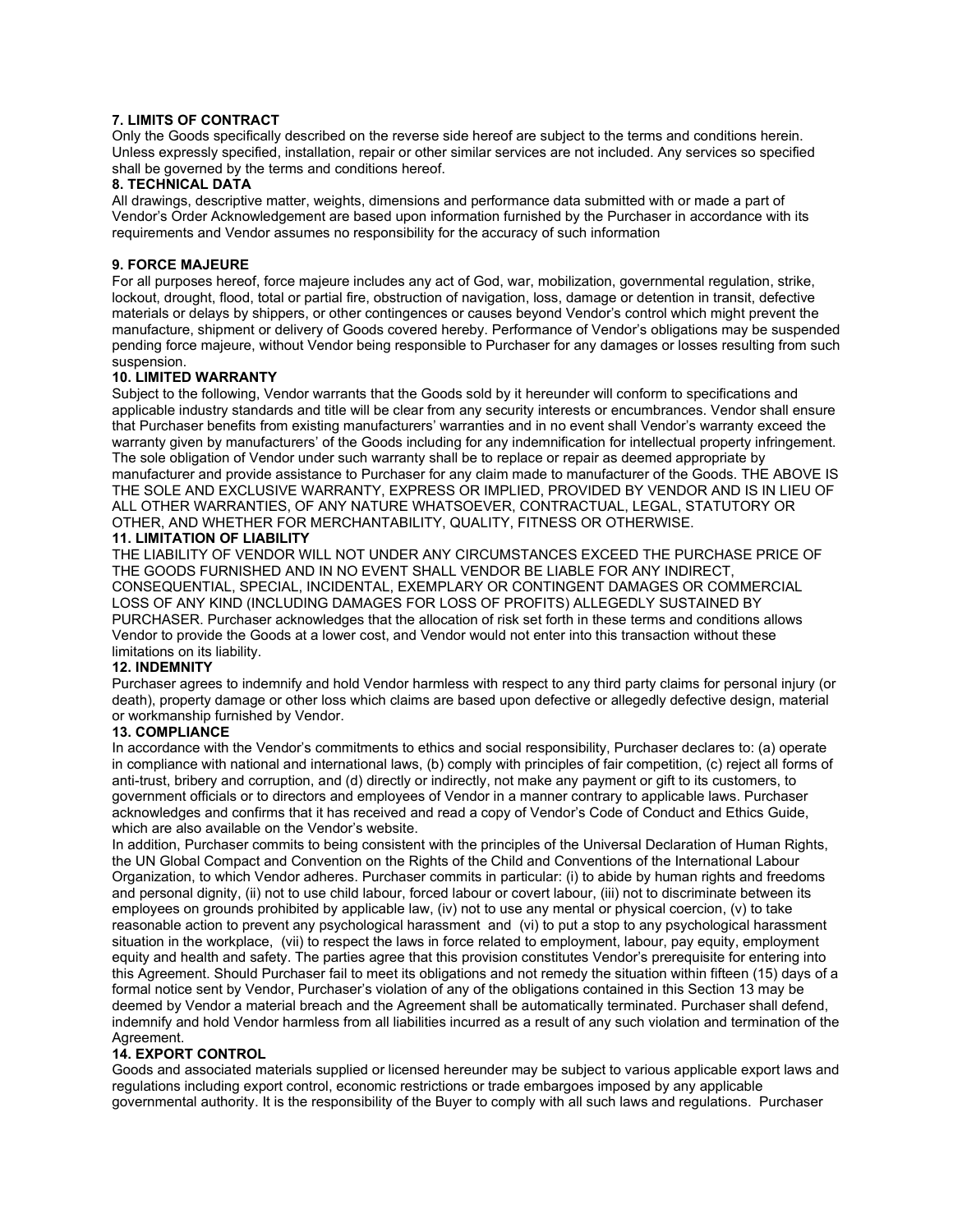shall defend, indemnify and hold harmless Vendor from any claims resulting from the breach of such laws and regulations. Purchaser shall undertake that all third parties receiving such supply from Purchaser comply with this requirement. Notwithstanding any other provision to the contrary, if Canadian or provincial laws require export authorization for the export or re-export of any Good or associated technology, no delivery can be made until such export authorization is obtained, regardless of any otherwise promised delivery date, and Vendor will be relieved of any obligation relative to the delivery of the Good(s) subject to such delayed authorization without liability of any kind to Vendor. Further, if any required export authorization is denied, Vendor will be relieved of any further obligation relative to the sale and delivery of the Good(s) subject to such denial without liability of any kind Vendor. Purchaser shall defend, indemnify and hold Vendor harmless from any delays or any other losses arising out of Purchaser's failure to timely provide any export or import documentation. Vendor will not comply with boycott related requests except to the extent permitted by Canadian law and then only at Vendor's discretion.

#### **15. ASSIGNMENT**

Purchaser shall not assign or transfer this agreement or any interest in, or monies under, it without the written consent of Vendor and any assignment made without such consent shall be null and void.

#### **16. GOVERNING LAW AND INVALIDITY**

Any provision hereof which is contrary to law will not invalidate any other provision thereof. The foregoing sets forth the sole and entire agreement between the parties with respect to the Goods supplied hereunder. These terms and conditions and the agreement evidenced thereby shall be governed by and interpreted in accordance with the laws of the province of Canada where the Goods are delivered. If deliveries are made outside Canada the governing laws shall be the laws of the Province where the Goods are shipped from. The United Nations Convention on Contracts for the International Sale of Goods shall not apply to this agreement or to any order.

#### **17. ENTIRE AGREEMENT**

These terms and conditions contain the complete and exclusive understanding between the Vendor and the Purchaser and no other agreements, understanding or proposal, written or oral, between the Vendor and the Purchaser shall be binding unless agreed to in writing by the Parties. Any additional or conflicting terms in any document generated by the Purchaser will not operate as an acceptance unless such terms are agreed upon in writing by the Vendor. These terms and conditions can only be amended by Vendor in accordance with Section 1 above or by a writing signed by the Parties.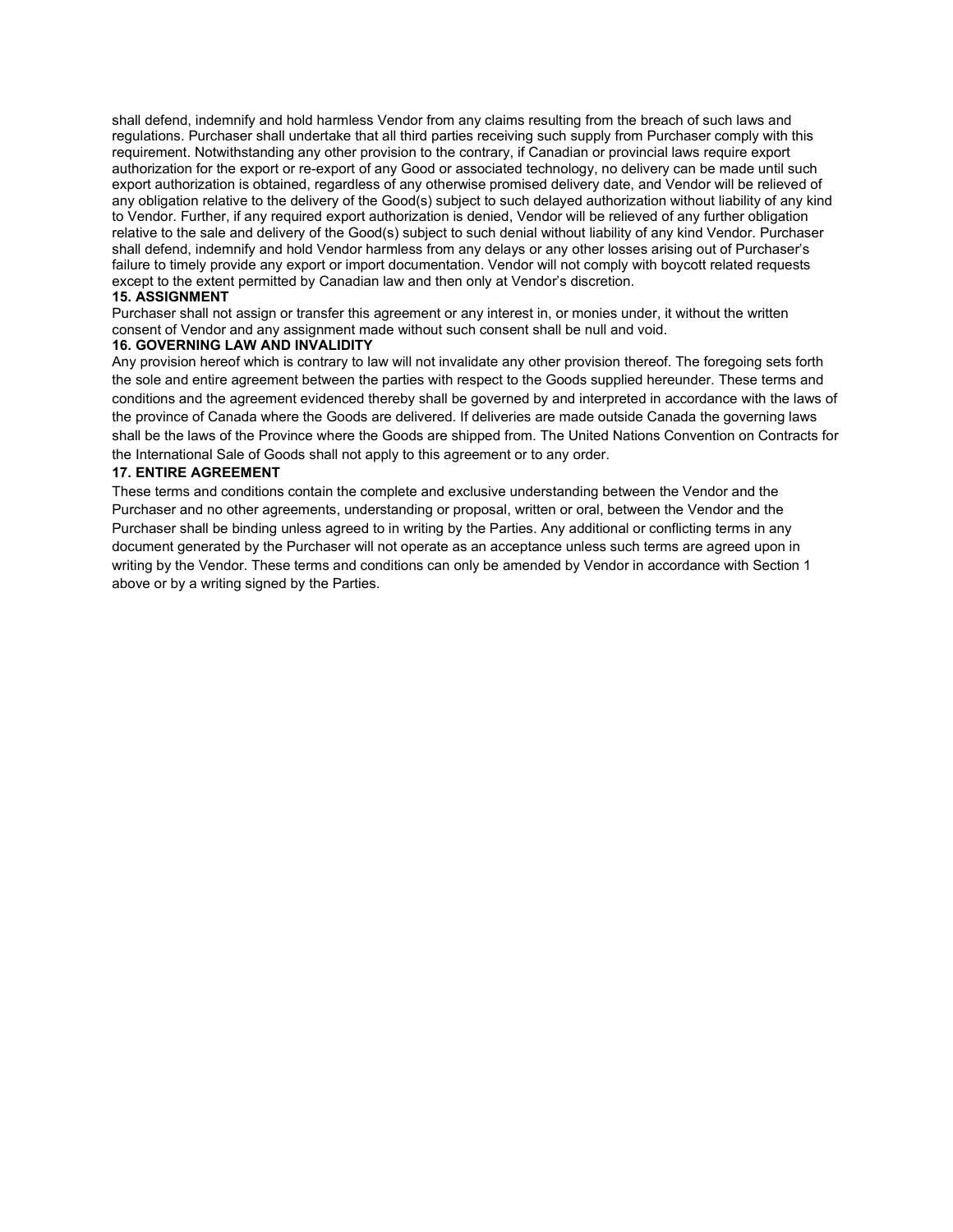

### **CONDITIONS DE VENTE**

Le vendeur accepte la commande de l'acheteur à la condition expresse que l'acheteur accepte les conditions établies ci-dessous et soit lié par elles. Toutes les commandes de l'acheteur seront soumises aux conditions de vente suivantes. Un tel accord sera attesté de manière irrévocable par l'acceptation par l'acheteur de la livraison de la commande ou par le paiement par l'acheteur de la facture.

#### **1. EFFETS DES CONDITIONS**

La vente des produits décrits aux présentes (les « produits ») est soumise à ces conditions et régie uniquement par elles et aucune condition liée au bon de commande de l'acheteur, aucun accord ni aucune autre entente ne liera le vendeur ni ne s'appliquera de quelque manière à la vente de tels produits. Aucune modification de ces conditions ne sera exécutoire à moins d'être signée par un agent autorisé du vendeur. Aucun devis, dessin, imprimé ou photo préparée par l'acheteur relativement à sa commande ne liera le vendeur.

#### **2. PRIX & MODALITÉS DE PAIEMENT**

Les prix des produits sont sujets à ajustement pour refléter (i) toute augmentation des droits d'importation, de la surtaxe d'importation ou de toute autre charge gouvernementale, de l'assurance ou du fret qui prend effet après la date du bon de commande et qui est payable par le vendeur, et (ii) toute augmentation du coût de fabrication des produits substantiellement couverte par une augmentation extraordinaire du prix des matières premières qui n'aurait pas pu être prévue à la date du bon de commande.

Sauf indication contraire, les prix sont indiqués en dollars canadiens pour les produits vendus à même les stocks ou envoyés directement à l'acheteur par le fabricant (franco camion au point d'expédition). Les modalités de paiement sont net trente (30) jours pour le paiement au comptant ou par chèque sans escompte. L'intérêt au taux de 2 % par mois sera imputé aux comptes en souffrance (26,8 % par année). Si le compte de l'acheteur est en souffrance, en plus des autres droits et recours, le vendeur peut suspendre les livraisons ou l'exécution en vertu des présentes ou de tout autre contrat avec l'acheteur jusqu'à ce que son compte soit en règle ou que le vendeur reçoive une garantie ou un montant suffisant avant l'expédition.

### **3. LIVRAISON**

Les dates d'expédition sont approximatives et le vendeur n'assume aucune responsabilité pour les retards. Si l'acheteur demande des livraisons urgentes ou en dehors des heures d'ouverture habituelles, il en assumera les frais supplémentaires. Le délai prévu indiqué aux présentes, durant lequel la livraison doit être faite, commencera dès réception par le vendeur de l'acceptation écrite par l'acheteur de l'accusé de réception de la commande. La livraison doit être prise par l'acheteur ou des directives adéquates d'expédition fournies au vendeur dans les dix (10) jours suivant l'avis indiquant que les produits sont prêts à livrer, faute de quoi le prix d'achat complet sera immédiatement dû et exigible et le vendeur pourra, à son gré, entreposer les produits et imputer des frais d'entreposage ou en disposer pour le compte de l'acheteur et à ses risques lors d'une vente publique ou privée, ou exercer tous autres droits et recours à la disposition du vendeur dans les circonstances.

## **4. TITRE DE PROPRIÉTÉ ET RISQUE DE PERTE**

Tous les droits, titres de propriété et intérêts liés aux produits subsisteront pour le vendeur jusqu'à ce que les produits aient été payés intégralement. Cependant, le risque de perte de tels produits sera entièrement assumé par l'acheteur à compter du moment où ils seront confiés à un transporteur public et les pertes, les dommages, la détérioration ou la destruction des produits par la suite ne dégageront pas l'acheteur de ses obligations en vertu des présentes. En cas de défaut de paiement, le vendeur aura le droit de prendre possession de tous produits déjà livrés et de retirer ceux-ci sans avis et sans procédure judiciaire, auquel cas tous les paiements jusque-là versés seront crédités au compte de l'acheteur après déduction de frais de location raisonnables et des coûts de reprise de possession, le cas échéant, y compris les frais juridiques. L'acheteur accepte par les présentes de défendre, d'indemniser et de mettre à couvert le vendeur relativement à toutes réclamations, poursuites et autres demandes en raison, mais sans s'y limiter, de la conservation du titre de propriété des produits par le vendeur alors que le risque s'y rapportant est assumé par l'acheteur.

#### **5. RÉCLAMATION**

Toute réclamation relative à un envoi incomplet ou à des inexactitudes doit être faite dans les deux (2) jours de la date de réception des produits.

#### **6. TAXES**

Toute taxe de quelque nature y compris, mais sans s'y limiter, toute taxe d'accise, de vente, d'utilisation, sur les produits et services ou autre taxe semblable que le vendeur pourrait devoir payer, percevoir ou rembourser à d'autres, en raison de la fabrication, de la propriété, de l'utilisation ou de la vente de tout produit vendu ou service offert en vertu des présentes sera la responsabilité de l'acheteur et sera ajouté au montant à payer en vertu des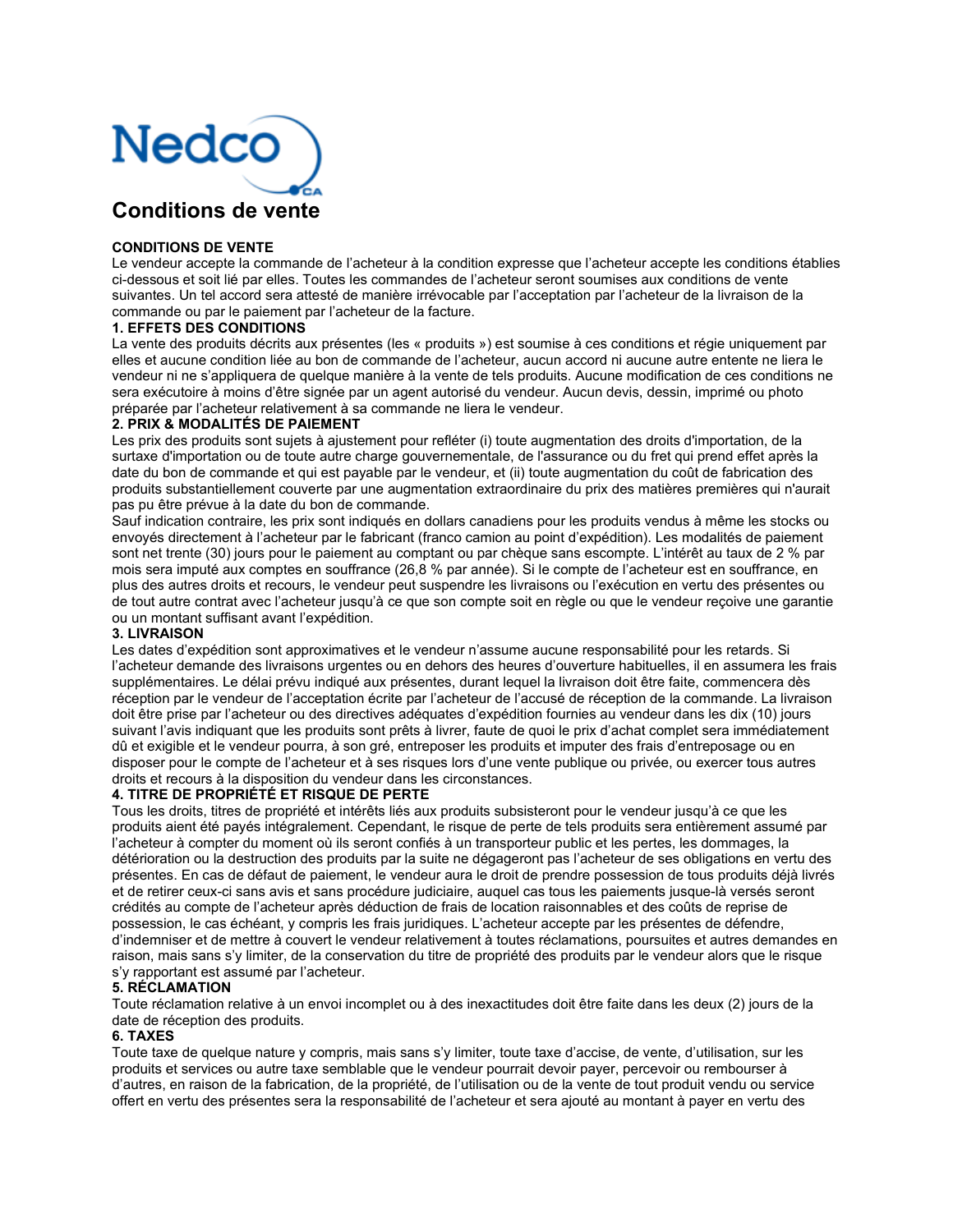## présentes.

# **7. LIMITES DU CONTRAT**

Seuls les produits expressément décrits au verso des présentes sont soumis aux conditions des présentes. Sauf indication expresse, l'installation, la réparation ou tout autre service semblable ne sont pas inclus. Tout service ainsi précisé sera régi par les conditions des présentes.

#### **8. DONNÉES TECHNIQUES**

Tous les dessins, textes descriptifs, dimensions et données de rendement soumis avec l'accusé de réception du bon de commande du vendeur, ou intégrés à celui-ci, sont fondés sur les renseignements fournis par l'acheteur conformément à ses exigences et le vendeur n'assume aucune responsabilité concernant l'exactitude de ces renseignements.

## **9. FORCE MAJEURE**

Aux fins des présentes, les cas de force majeure incluent tous acte de Dieu, guerre, mobilisation, réglementation publique, grève, lock-out, sécheresse, inondation, incendie total ou partiel, entrave à la navigation, perte, dommage ou retenue en transit, matériaux défectueux ou retards par les expéditeurs ou autres éventualités hors du contrôle du vendeur qui pourraient empêcher la fabrication, l'expédition ou la livraison des produits couvertes par les présentes. L'exécution des obligations du vendeur peut être suspendue en cas de force majeure, sans que le vendeur ne soit responsable envers l'acheteur de tout dommage ou de toute perte découlant d'un tel délai.

#### **10. GARANTIE LIMITÉE**

Sous réserve de ce qui suit, le vendeur garantit que les produits vendus par lui en vertu des présentes seront conformes aux devis et normes applicables du secteur d'activité et que le titre de propriété sera libre de tout droit de sûreté ou lien. Le vendeur s'assurera que l'acheteur bénéficie des garanties existantes des fabricants et en aucun cas la garantie du vendeur ne dépassera la garantie donnée par les fabricants des produits incluant l'indemnisation en matière de propriété intellectuelle. La seule obligation du vendeur en vertu d'une telle garantie sera de remplacer ou de réparer les produits comme le fabricant le jugera nécessaire et de soutenir l'acheteur relativement à toute réclamation au fabricant. LA GARANTIE CI-DESSUS EST LA SEULE GARANTIE EXCLUSIVE, EXPRESSE OU TACITE, FOURNIE PAR LE VENDEUR ET ELLE REMPLACE TOUTES LES AUTRES GARANTIES, DE QUELQUE NATURE QUE CE SOIT, CONTRACTUELLE, JURIDIQUE, RÉGLEMENTAIRE OU AUTRE, À DES FINS DE COMMERCIALITÉ, DE QUALITÉ, DE COMPATIBILITÉ OU AUTREMENT.

#### **11. LIMITATION DE RESPONSABILITÉ**

LA RESPONSABILITÉ DU VENDEUR NE DÉPASSERA EN AUCUN CAS LE PRIX D'ACHAT DES PRODUITS FOURNIS ET EN AUCUN CAS LE VENDEUR NE SERA RESPONSABLE DE TOUT DOMMAGE INDIRECT, CONSÉCUTIF, SPÉCIAL, ACCESSOIRE OU PUNITIF OU DE LA PERTE COMMERCIALE QUELLE QU'EN SOIT LA NATURE (Y COMPRIS LES DOMMAGES POUR PERTES DE PROFITS) PRÉTENDUMENT SUBIS PAR L'ACHETEUR.

#### **12. INDEMNITÉ**

L'acheteur accepte d'indemniser et de mettre à couvert le vendeur à l'égard de toute réclamation de tiers liée à un préjudice corporel (ou décès), à un dommage matériel ou à une autre perte, ladite réclamation s'appuyant sur une conception, un matériau ou une qualité d'exécution défectueux ou prétendument défectueux fournis par le vendeur.

# **13. CONFORMITÉ**

Conformément aux engagements du vendeur en matière d'éthique et de responsabilité sociale, l'acheteur déclare: (a) agir en conformité avec les lois nationales et internationales, (b) respecter les principes de la concurrence loyale, (c) rejeter toute forme de de corruption et de paiement illicite, et (d) directement ou indirectement, n'effectuer aucun paiement ou cadeau à ses clients, aux fonctionnaires du gouvernement ou aux directeurs et employés du vendeur d'une manière contraire aux lois applicables. L'acheteur reconnaît et confirme qu'il a reçu et lu une copie du Code de Conduite et du Guide d'Éthique du vendeur, qui sont également disponibles sur le site web du vendeur.

En outre, l'acheteur s'engage à être conforme aux principes de la Déclaration universelle des droits de l'homme, du Pacte mondial des Nations unies et de la Convention relative aux droits de l'enfant, ainsi qu'aux conventions de l'Organisation internationale du travail, auxquelles le vendeur adhère. L'acheteur s'engage en particulier : (i) à respecter les droits et libertés de l'homme et la dignité de la personne, (ii) à ne pas recourir au travail des enfants, au travail forcé ou au travail dissimulé, (iii) à ne pas faire de discrimination entre ses employés pour des motifs interdits par le droit applicable, (iv) à ne pas utiliser de contrainte mentale ou physique, (v) à prendre des mesures raisonnables pour prévenir tout harcèlement psychologique et (vi) à mettre un terme à toute situation de harcèlement psychologique sur le lieu de travail, (vii) à respecter les lois en vigueur en matière d'emploi, de travail, d'équité salariale, d'équité en matière d'emploi et de santé et sécurité. Les parties conviennent que cette disposition constitue la condition préalable à la conclusion du présent contrat par le vendeur. Si l'acheteur ne remplit pas ses obligations et ne remédie pas à la situation dans les quinze (15) jours suivant l'envoi d'une mise en demeure par le vendeur, la violation par l'acheteur de l'une des obligations contenues dans la présente clause 13 peut être considérée par le vendeur comme une violation importante et l'entente sera automatiquement résiliée. L'acheteur doit défendre, indemniser et de mettre à couvert le vendeur de toutes responsabilités encourues à la suite d'une telle violation et de la résiliation de l'entente.

#### **14. CONTRÔLE DES EXPORTATIONS**

Le produit et les matériaux associés fournis ou autorisés en vertu des présentes peuvent être assujettis à divers lois et règlements applicables en matière d'exportation, y compris le contrôle des exportations, les restrictions économiques